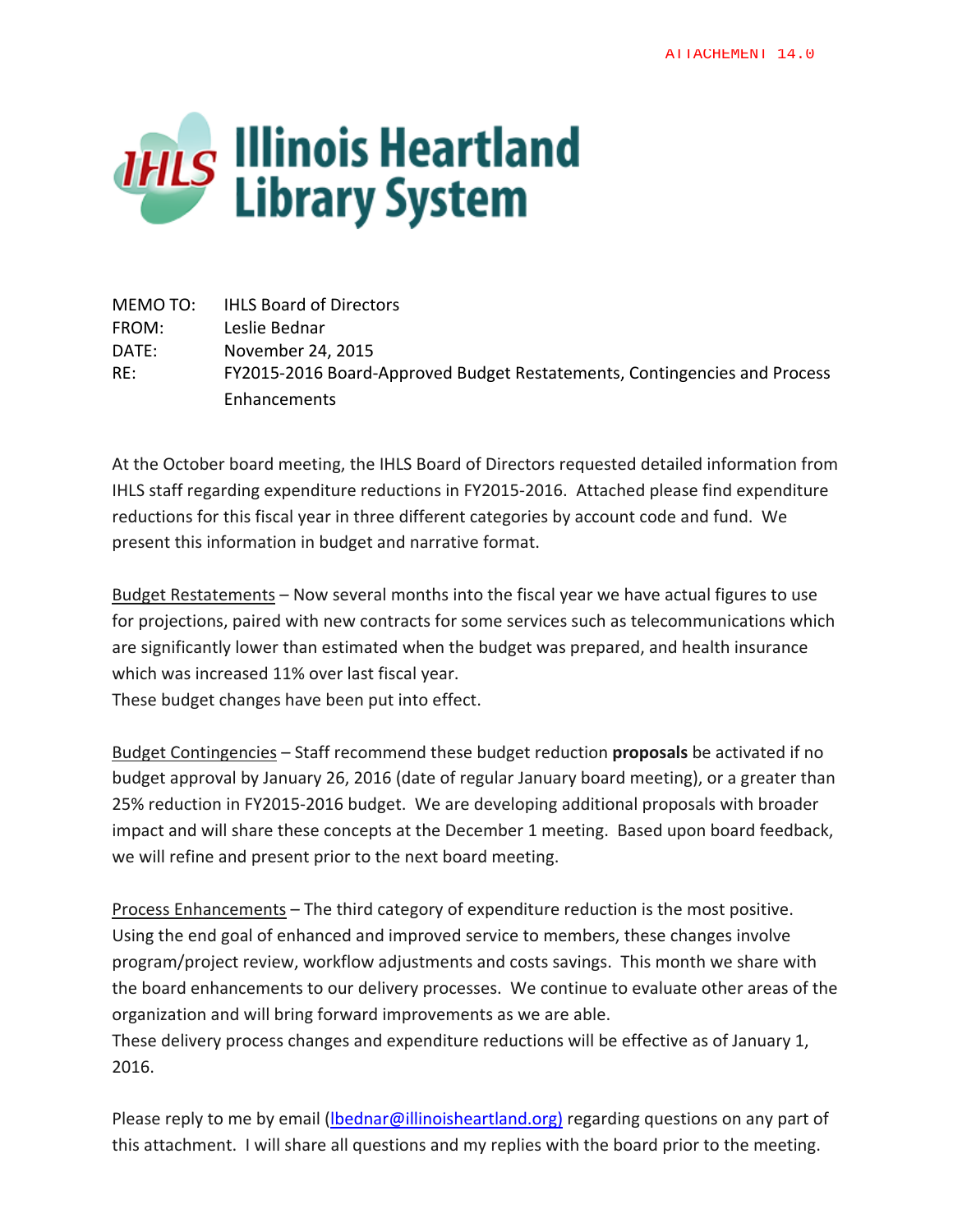Our contingency plan will be improved by open, honest dialogue and careful consideration, and I look forward to our discussion next week.

Thank you for your consideration.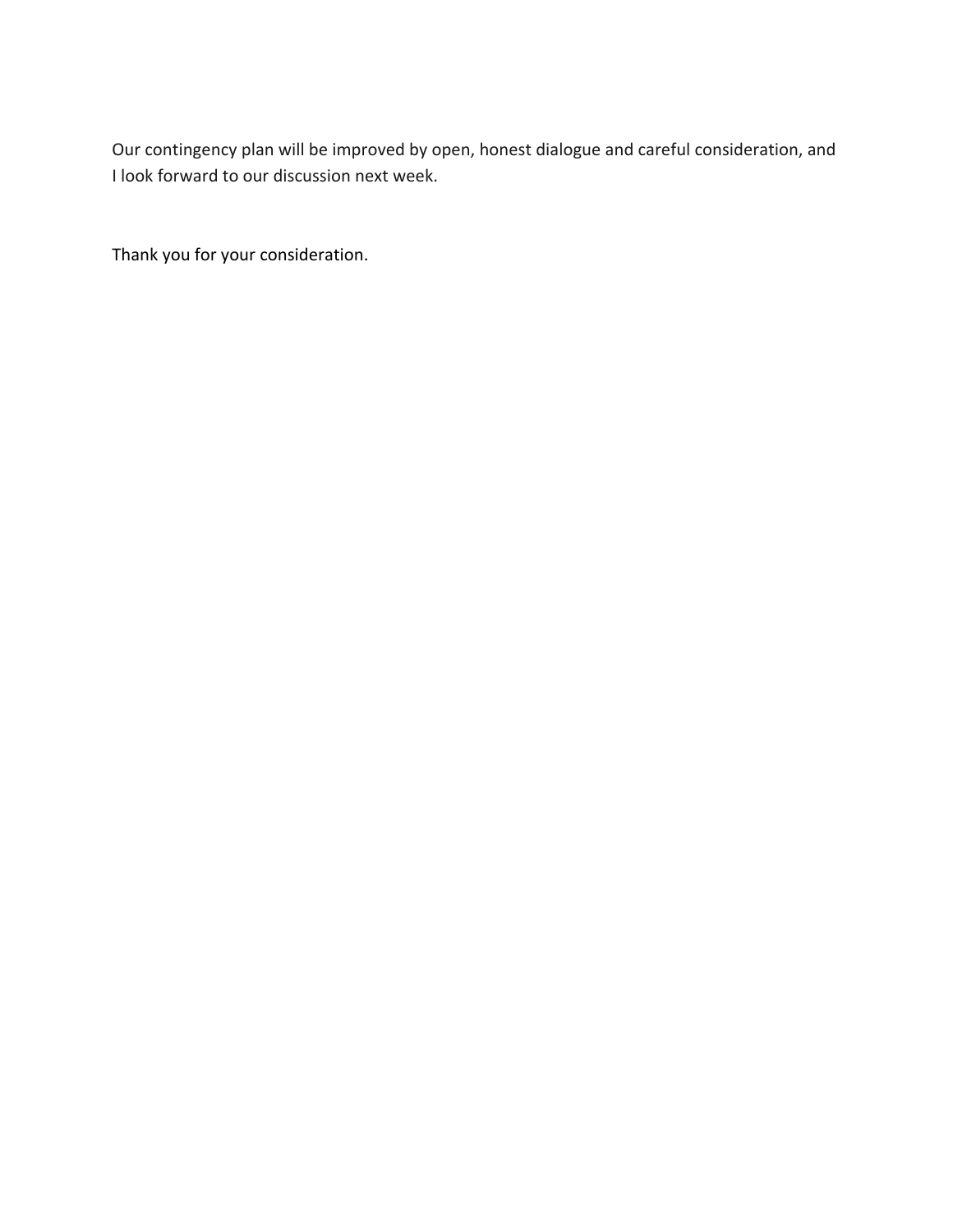

# **FY 2015‐2016 IHLS Board‐Approved Budget: Restatements, Contingency Proposals and Enhancements Narratives**

#### *Budget Restatements*

*Presented below are adjusted budget numbers that more accurately reflect actual expenditures based on information received after initial budget was approved.*

#### *General Fund*

- Other professional, social security taxes, unemployment insurance, workers' compensation Staff Accountant (new position) originally budgeted for will not be filled for the Accounting department this year.
- Retirement (IMRF) Staff Accountant Position removal and rate reduction of .94% beginning January 1, 2016.
- Health, Dental, Life Insurance Staff Accountant Position reduction, rate increase of 11%, one employee opting out of all benefit insurances, and three employees opting of health insurance
- Other Fringe Benefits Annual Flexible Spending Account (FSA) Maintenance Fee.
- Training & Professional Development Reduce IHLS Staff Day Expenditures due to budget uncertainties.
- Custodial/Janitorial Services & Supplies Cancel cleaning service contract at Edwardsville and replace with Operations Relief staff member.
- Property, Vehicle, and Liability Insurances Based on July 1, 2015 renewal rate.
- Conference & Continuing Education Meetings Removed continuing education for members due to budget uncertainties.
- Public Relations Cost of materials to display in ILA Booth.
- Telephone & Telecommunication Execution of new contracts and reallocating expense across funds.
- Information Service Cost Cancelled Lynda.com subscription for all staff excluding IT.

#### *IMSA*

- Other professional, social security taxes, unemployment insurance, workers' compensation After the resignation of a staff member, a position was eliminated and staff duties were restructured due to budget uncertainties.
- Retirement (IMRF) Staff member resignation and rate reduction of .94% beginning January 1, 2016.
- Health, Dental, Life Insurance Net result of staff member resignation and 11% increase.
- Telephone & Telecommunication Execution of new contracts and reallocating expense across funds.

#### *CMC, OCLC, Dream Grant and SHARE*

- Retirement (IMRF) Rate reduction of .94% beginning January 1, 2016.
- Health, Dental, Life Insurance –11% increase
- Telephone & Telecommunication Execution of new contracts and reallocating expense across funds.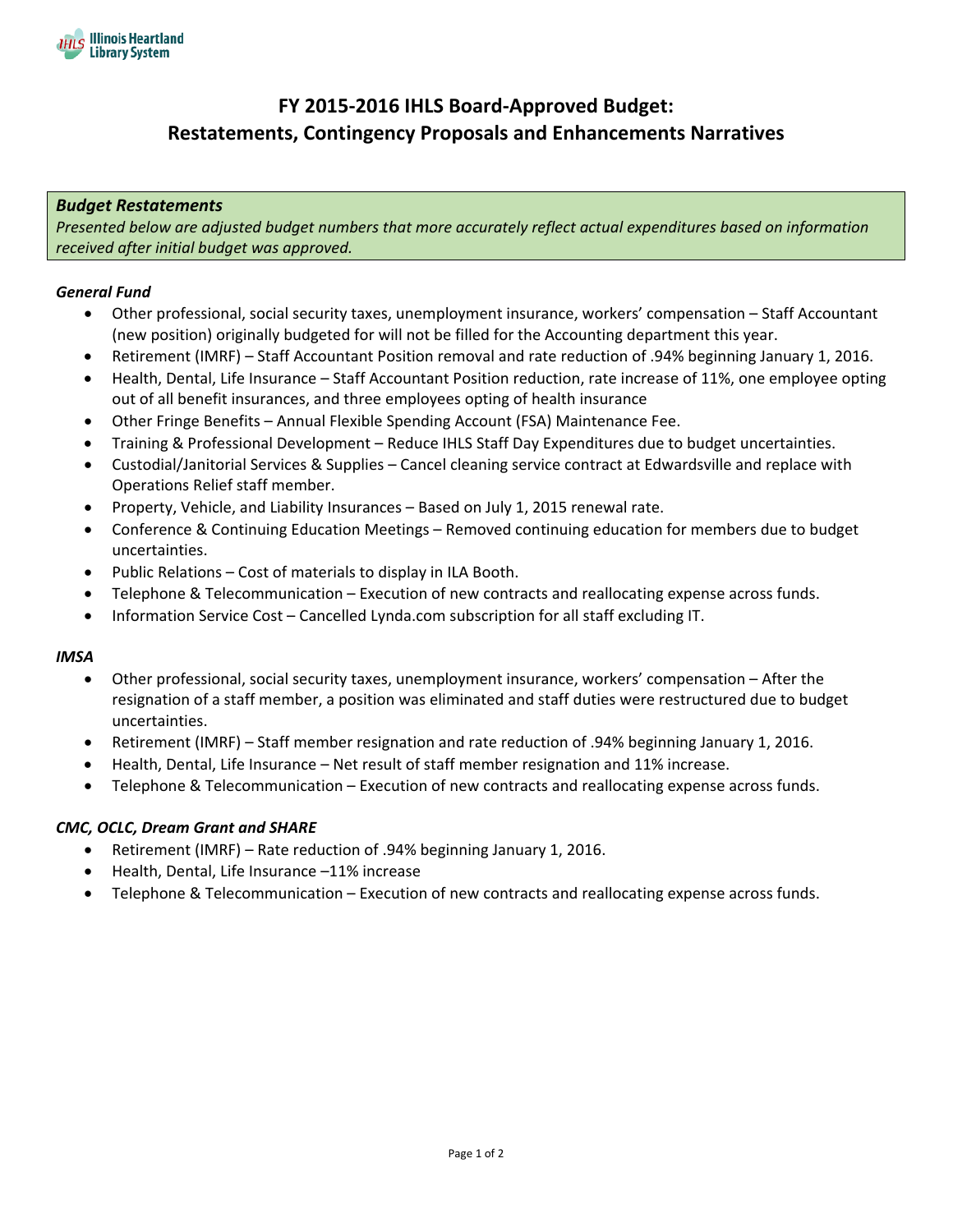

# **FY 2015‐2016 IHLS Board‐Approved Budget: Restatements, Contingency Proposals and Enhancements Narratives**

### *Budget Contingencies*

*Indicated below are budget reduction proposals that will be activated if there is no budget approval by January 26, 2016 or a greater than 25% reduction in FY 2015‐2016 budget.*

#### **Personnel**

- o *General Fund*
	- Library Professional, Social Security Taxes, Unemployment Insurance, Workers' Compensation, Retirement (IMRF), and Health, Dental, Life Insurance – Membership Coordinator (new position) originally budgeted for will not be added.
	- Library Professional, Other Professional, and Support Services 3% cost of living increase initially budgeted for all employees will not be granted.

#### o *IMSA, CMC, OCLC, Dream Grant, and SHARE*

 Library Professional, Other Professional, and Support Services – 3% cost of living increase initially budgeted for all employees will not be granted.

#### **Travel, Meetings & Continuing**

- o *General Fund*
	- In‐State Travel will be limited to necessity only.
	- All conference attending and exhibiting (in‐state and out‐of‐state) will be eliminated.
- o *IMSA & SHARE*
	- All conference attending and exhibiting (in-state and out-of-state) will be eliminated.

### *Process Enhancements*

The procedural changes below are a result of a thorough program review resulting in cost savings, workflow *changes, and service improvements based on member feedback. These changes will take place immediately. We have evaluated our delivery program, and will now turn our attention to other departments in the organization.*

#### **Delivery Enhancements**

- *General Fund –Personnel (Support Services, Social Security Taxes (FICA), Unemployment Insurance)*
	- Reallocation of driver and page time spent driving and sorting to dedicated drivers and dedicated sorters. Currently drivers run routes, return to their hub and sort items from their route. Pages sort delivery material. Dedicated driving staff will allow for increased route times and reduce number of vehicles used daily as well as reduce number of routes due to longer driving time. Efficiency achieved with second shift of sorting staff whose sole focus is sorting materials for next day delivery.
	- With further concept development, we are confident we will be able to achieve one less route (5 days per week) out of Du Quoin and Edwardsville. The cost savings of this route reduction is not yet known.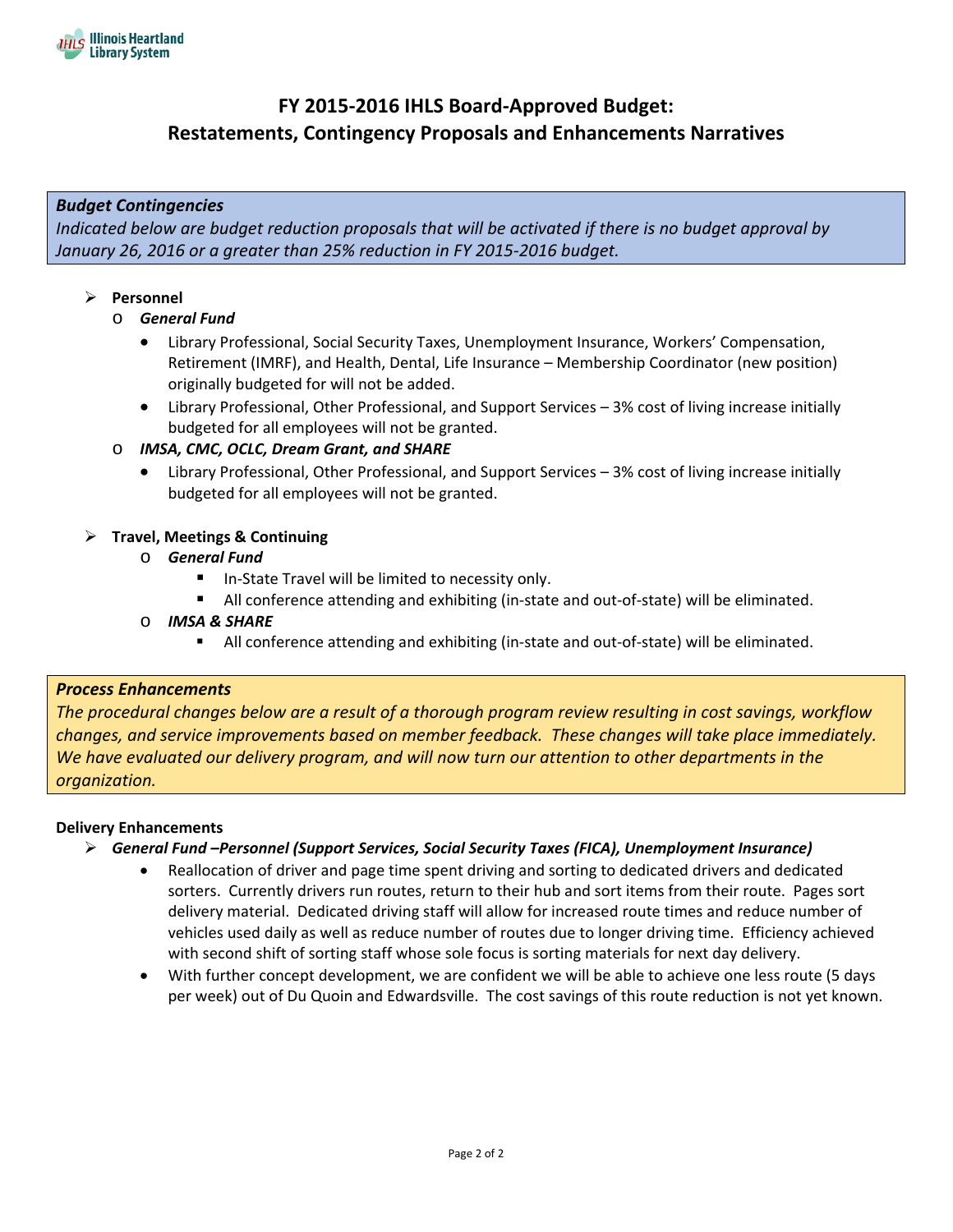

## **FY 2015‐2016 IHLS Approved Budget Revisions**

| <b>Revision Description</b>         |      | General       | <b>IMSA</b>  | <b>CMC</b> | <b>OCLC</b> | <b>Dream</b> | <b>SHARE</b> | <b>Total</b>  |
|-------------------------------------|------|---------------|--------------|------------|-------------|--------------|--------------|---------------|
| <b>Budget Restatements</b>          |      |               |              |            |             |              |              |               |
| <b>Expenses</b>                     |      |               |              |            |             |              |              |               |
| <b>Personnel</b>                    |      |               |              |            |             |              |              |               |
| <b>Other Professional</b>           | 5010 | (44,999.77)   | (27, 493.74) |            |             |              |              | (72, 493.51)  |
| <b>Social Security Taxes</b>        | 5030 | (3,442.48)    | (2,482.54)   |            |             |              |              | (5,925.02)    |
| Unemployment Ins.                   | 5035 | (172.37)      | (53.00)      |            |             |              |              | (225.37)      |
| Workers' Comp                       | 5040 | (66.78)       | (49.96)      |            |             |              |              | (116.74)      |
| Retirement (IMRF)                   | 5045 | (11, 200.90)  | (5,083.24)   | (567.68)   | (360.01)    | (504.03)     | (3,614.12)   | (21, 329.98)  |
| Health, Dental, Life Ins.           | 5050 | (31, 169.34)  | (3,206.55)   | 5,349.00   | 2,032.62    | 2,139.60     | 17,116.80    | (7, 737.87)   |
| <b>Other Fringe Benefits</b>        | 5055 | 1.077.00      |              |            |             |              |              | 1,077.00      |
| Training & Prof Dev                 | 5058 | (3,000.00)    |              |            |             |              |              | (3,000.00)    |
| <b>Total Personnel</b>              |      | (92, 974.64)  | (38, 369.03) | 4,781.32   | 1,672.61    | 1,635.57     | 13,502.68    | (109, 751.49) |
| <b>Building and Grounds</b>         |      |               |              |            |             |              |              |               |
| Property Ins.                       | 5170 | (2,050.00)    |              |            |             |              |              | (2,050.00)    |
| Custodial/Janitorial Srvcs          | 5190 | (1,035.00)    |              |            |             |              |              | (1,035.00)    |
| <b>Vehicle Expenses</b>             |      |               |              |            |             |              |              |               |
| Vehicle Ins.                        | 5220 | (4,000.00)    |              |            |             |              |              | (4,000.00)    |
| <b>Conferences &amp; Continuing</b> |      |               |              |            |             |              |              |               |
| Conf & Contin Edu Mtgs              | 5300 | (6,000.00)    |              |            |             |              |              | (6,000.00)    |
| <b>Public Relations</b>             | 5330 | 1,036.00      |              |            |             |              |              | 1,036.00      |
| <b>Liability Insurance</b>          | 5350 | 6,750.00      |              |            |             |              |              | 6,750.00      |
| Telephone & Telecomm                | 5400 | (31, 100.00)  | 1,631.00     | 525.00     | 85.00       |              | (9,000.00)   | (37, 859.00)  |
| <b>Contractual Services</b>         |      |               |              |            |             |              |              |               |
| <b>Information Service Cost</b>     | 5550 | (3,750.00)    |              |            |             |              |              | (3,750.00)    |
| <b>Total Budget Restatements</b>    |      | (133, 123.64) | (36,738.03)  | 5,306.32   | 1,757.61    | 1,635.57     | 4,502.68     | (156, 659.49) |